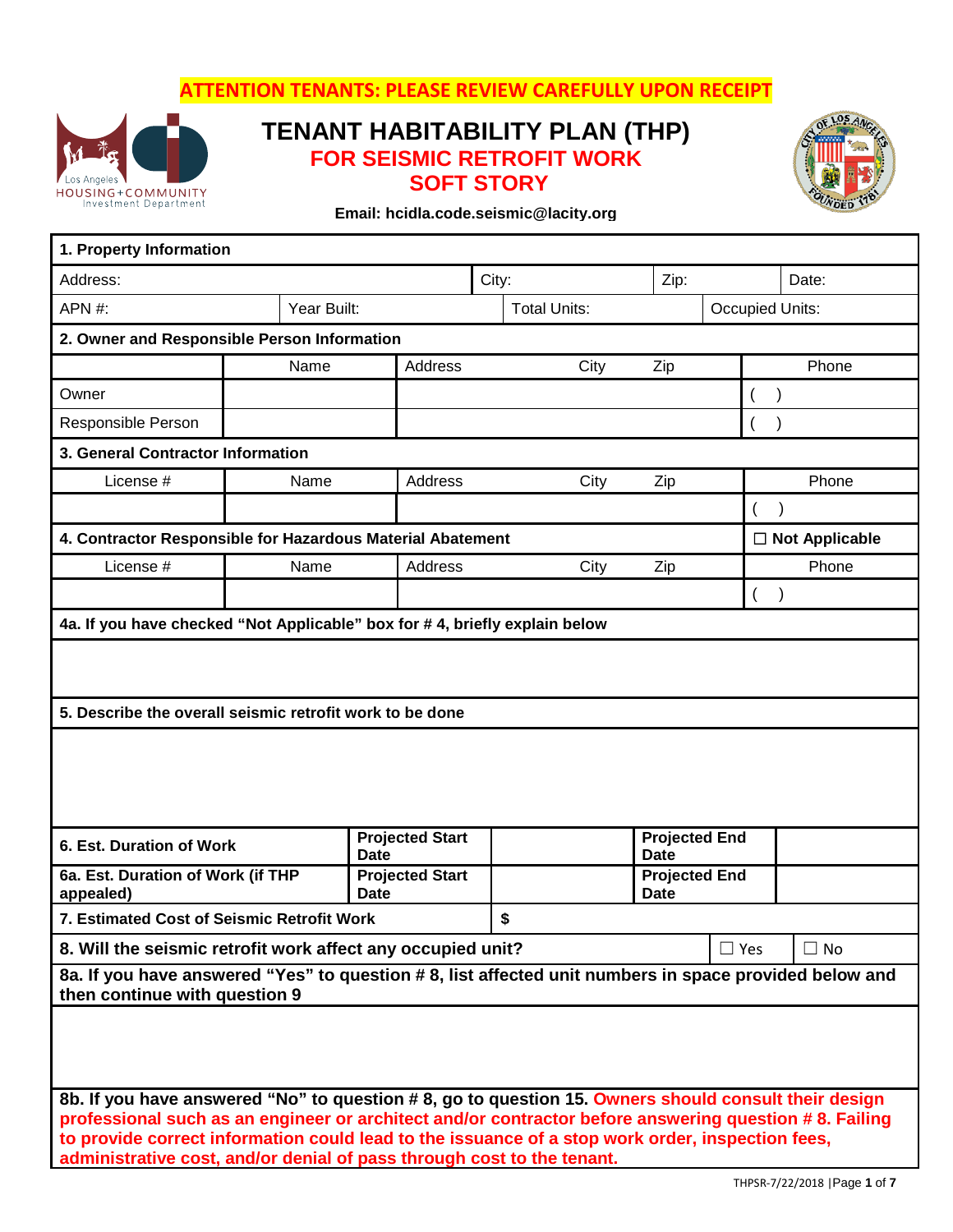**9. Impact of seismic retrofit work.**

| Specific impact on tenants with disabilities are to be recorded in the confidential addendum to the THP. |
|----------------------------------------------------------------------------------------------------------|
| Landlords are expected to comply with reasonable requests for accommodation, pursuant to state and       |
| federal fair housing laws.                                                                               |

| From                                                                                            | <b>Through</b> | Impact                                                                                                                                                                                      |                                     |                                        | <b>Description</b>               |                           |               |              |
|-------------------------------------------------------------------------------------------------|----------------|---------------------------------------------------------------------------------------------------------------------------------------------------------------------------------------------|-------------------------------------|----------------------------------------|----------------------------------|---------------------------|---------------|--------------|
|                                                                                                 |                | $\square$ Noise                                                                                                                                                                             |                                     |                                        |                                  |                           |               |              |
|                                                                                                 |                | $\Box$ Utility Interruption                                                                                                                                                                 |                                     | $\Box$ N/A                             |                                  |                           |               |              |
|                                                                                                 |                | $\Box$ Hazardous Material Exposure                                                                                                                                                          |                                     | $\square$ N/A                          |                                  |                           |               |              |
|                                                                                                 |                | $\Box$ Fire Safety Interruption                                                                                                                                                             |                                     | $\square$ N/A                          |                                  |                           |               |              |
|                                                                                                 |                | □ Total/ Partial Inaccessibility                                                                                                                                                            |                                     | $\Box$ N/A                             |                                  |                           |               |              |
|                                                                                                 |                | □ Tenant Services Disruption                                                                                                                                                                |                                     | $\Box$ N/A                             |                                  |                           |               |              |
|                                                                                                 |                | 10. Mitigation of Impacts on Individual or Similar Rental Units (Check applicable boxes below)                                                                                              |                                     |                                        |                                  |                           |               |              |
|                                                                                                 |                | $\Box$ Work will not create untentantable conditions at any time and tenant will remain in place                                                                                            |                                     |                                        |                                  |                           |               |              |
|                                                                                                 |                | $\Box$ Unit will be returned to tenantable condition outside of 8 am - 5 pm, M-F, and tenants will not be exposed to hazardous<br>material at any time and tenant will remain in place      |                                     |                                        |                                  |                           |               |              |
| ப                                                                                               |                | Tenants will be relocated for <30 days in a Habitable unit:<br>Tenants to be relocated within a 2 mile radius of property.                                                                  | $\Box$ Same<br><b>Building</b>      | $\Box$<br>Another<br><b>Building</b>   | $\Box$<br>Hotel/<br>Motel        | $\Box$ Per<br><b>Diem</b> | $\Box$<br>N/A |              |
| ப<br>unit:                                                                                      |                | Tenants will be relocated for ≥30 days in a Comparable<br>Tenants to be relocated within a 5 mile radius of property.                                                                       | $\Box$ Same<br><b>Building</b>      | П<br>Another<br><b>Building</b>        | $\Box$<br>Hotel/<br><b>Motel</b> | $\Box$ Per<br><b>Diem</b> | П<br>N/A      |              |
| <b>11. Temporary Relocation</b><br>(Provide additional information in Section 14, if necessary) |                |                                                                                                                                                                                             |                                     |                                        |                                  |                           |               | $\Box$ N/A   |
| From                                                                                            |                | <b>Through</b>                                                                                                                                                                              |                                     | <b>Distance from current unit</b>      |                                  |                           |               | <b>Miles</b> |
|                                                                                                 |                | Name & Address of Replacement Comparable Housing with a<br>signed agreement by a 3rd party that he/ she will accept the<br>specific tenants which are to be relocated                       |                                     |                                        |                                  |                           |               |              |
|                                                                                                 |                | $\Box$ Rental Contract(s) for temporary relocation attached<br>Identify the specific amenities of the replacement units, square footage, number of bedrooms, number of rooms, allowance for |                                     |                                        |                                  |                           |               |              |
| pets and laundry facilities.                                                                    |                |                                                                                                                                                                                             |                                     |                                        |                                  |                           |               |              |
| <b>Any Housing Services Lost?</b>                                                               |                | $\square$ None                                                                                                                                                                              | $\Box$ Cooking<br><b>Facilities</b> | $\square$ Pet<br><b>Accommodation</b>  | $\Box$ Parking                   | $\Box$ Free<br>Laundry    |               | $\Box$ Other |
| <b>Compensation for Lost Services</b>                                                           |                |                                                                                                                                                                                             |                                     |                                        |                                  |                           |               |              |
| 12. Impact of seismic retrofit work on Tenant Personal Property & Mitigation Measures           |                |                                                                                                                                                                                             |                                     |                                        |                                  |                           |               |              |
|                                                                                                 |                |                                                                                                                                                                                             |                                     |                                        |                                  |                           |               |              |
|                                                                                                 |                | $\Box$ Work areas must be cleared of furnishings & other property. Identify:                                                                                                                |                                     |                                        |                                  |                           |               |              |
|                                                                                                 |                | $\Box$ Tenant furnishings & other property will be exposed to theft, element or other hazards                                                                                               |                                     |                                        |                                  |                           |               |              |
|                                                                                                 |                | $\Box$ Other impact on tenant personal property                                                                                                                                             |                                     | □ Moving or Storage Agreement Attached |                                  | Describe:                 |               |              |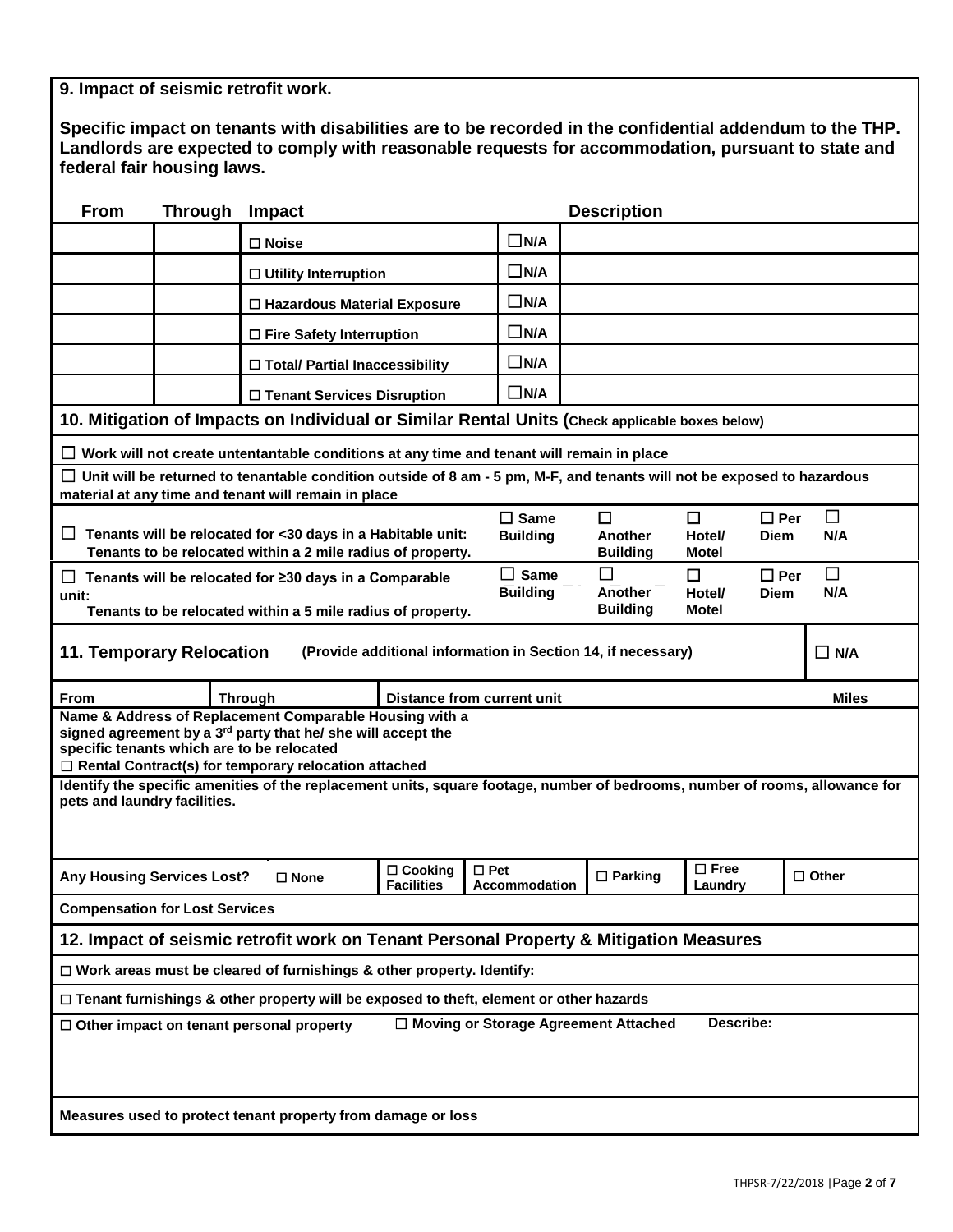## **TENANT HABITABILITY PLAN (copy as needed) CONFIDENTIAL ADDENDUM**

| 13. Identification of Affected Tenants                                       |                |             |           |                           |                                            |                                                |                       |                       |
|------------------------------------------------------------------------------|----------------|-------------|-----------|---------------------------|--------------------------------------------|------------------------------------------------|-----------------------|-----------------------|
| <b>Name of Primary</b><br>Tenant(s) or<br><b>Head of Tenant</b><br>Household | <b>Address</b> | Unit<br>No. | Phone No. | <b>Current</b><br>Rent    | Date of<br>Last<br>Rent<br><b>Increase</b> | Reasonable<br>Accommodation<br>(RA) Requested? | <b>RA</b><br>Granted? | If yes, RA requested: |
|                                                                              |                |             |           | $\pmb{\$}$                |                                            |                                                |                       |                       |
|                                                                              |                |             |           | \$                        |                                            |                                                |                       |                       |
|                                                                              |                |             |           | \$                        |                                            |                                                |                       |                       |
|                                                                              |                |             |           | \$                        |                                            |                                                |                       |                       |
|                                                                              |                |             |           | \$                        |                                            |                                                |                       |                       |
|                                                                              |                |             |           | \$                        |                                            |                                                | $\sqrt{2}$            |                       |
|                                                                              |                |             |           | $\boldsymbol{\$}$         |                                            |                                                |                       |                       |
|                                                                              |                |             |           | $\boldsymbol{\$}$         |                                            |                                                |                       |                       |
|                                                                              |                |             |           | $\boldsymbol{\mathsf{s}}$ |                                            |                                                |                       |                       |
|                                                                              |                |             |           | $\sqrt[6]{\frac{1}{2}}$   |                                            |                                                |                       |                       |
|                                                                              |                |             |           | \$                        |                                            |                                                |                       |                       |
|                                                                              |                |             |           | \$                        |                                            |                                                |                       |                       |
|                                                                              |                |             |           | $\pmb{\$}$                |                                            |                                                |                       |                       |
|                                                                              |                |             |           | \$                        |                                            |                                                |                       |                       |
|                                                                              |                |             |           | \$                        |                                            |                                                |                       |                       |
|                                                                              |                |             |           | \$                        |                                            |                                                |                       |                       |
|                                                                              |                |             |           | \$                        |                                            |                                                |                       |                       |
|                                                                              |                |             |           | \$                        |                                            |                                                |                       |                       |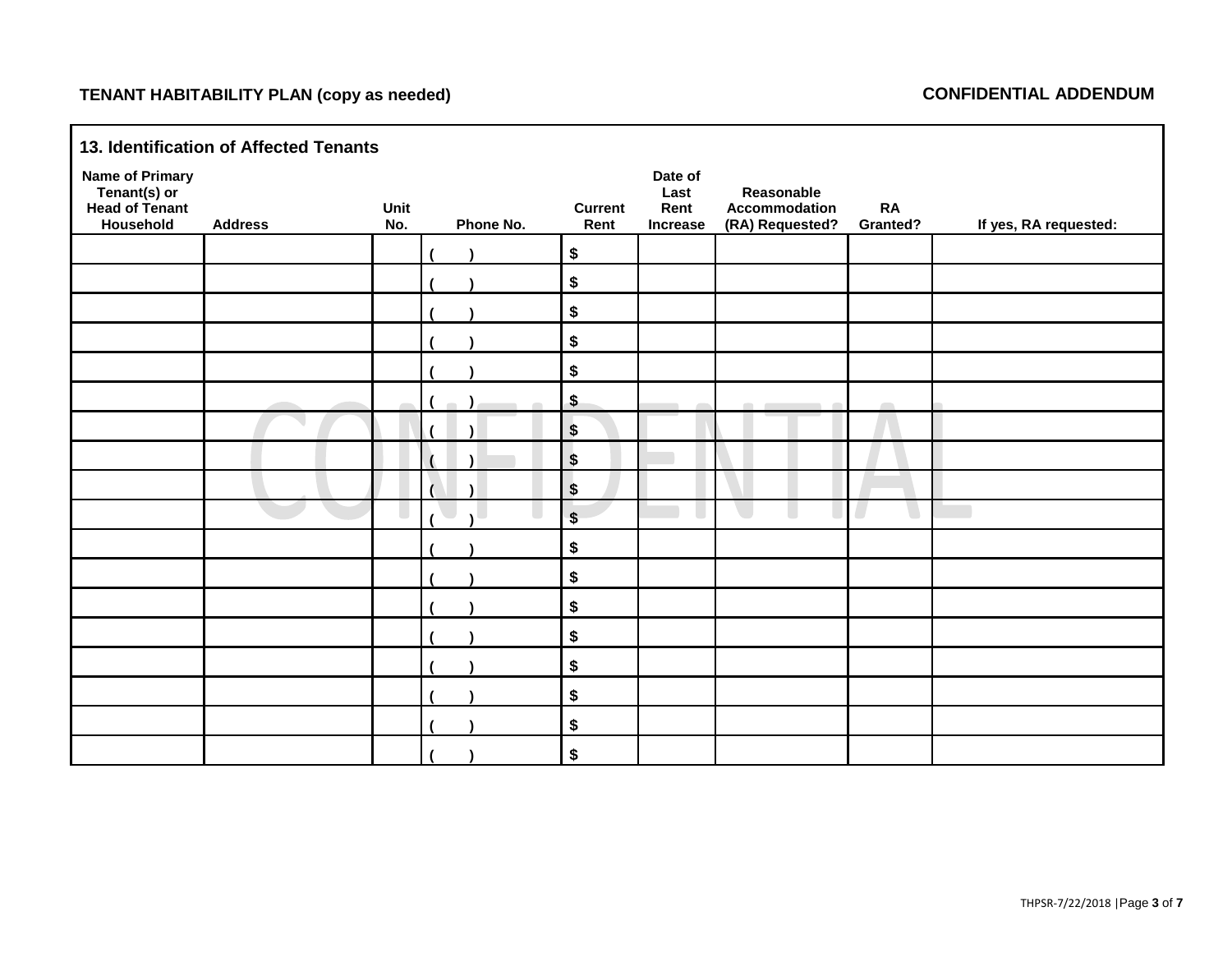| <b>14. Additional Information</b>                                                                                                                                                                                                                                                                                                                                                                                                                                            |                 |
|------------------------------------------------------------------------------------------------------------------------------------------------------------------------------------------------------------------------------------------------------------------------------------------------------------------------------------------------------------------------------------------------------------------------------------------------------------------------------|-----------------|
|                                                                                                                                                                                                                                                                                                                                                                                                                                                                              |                 |
|                                                                                                                                                                                                                                                                                                                                                                                                                                                                              |                 |
|                                                                                                                                                                                                                                                                                                                                                                                                                                                                              |                 |
|                                                                                                                                                                                                                                                                                                                                                                                                                                                                              |                 |
|                                                                                                                                                                                                                                                                                                                                                                                                                                                                              |                 |
|                                                                                                                                                                                                                                                                                                                                                                                                                                                                              |                 |
|                                                                                                                                                                                                                                                                                                                                                                                                                                                                              |                 |
|                                                                                                                                                                                                                                                                                                                                                                                                                                                                              |                 |
|                                                                                                                                                                                                                                                                                                                                                                                                                                                                              |                 |
|                                                                                                                                                                                                                                                                                                                                                                                                                                                                              |                 |
|                                                                                                                                                                                                                                                                                                                                                                                                                                                                              |                 |
|                                                                                                                                                                                                                                                                                                                                                                                                                                                                              |                 |
|                                                                                                                                                                                                                                                                                                                                                                                                                                                                              |                 |
|                                                                                                                                                                                                                                                                                                                                                                                                                                                                              |                 |
| 15. Carefully read all conditions and initial in the boxes. These conditions establish the minimum requirements<br>for THP related to performing the retrofit work required by Division 93 of Article 1 of Chapter IX of the Los<br>Angeles Municipal Code (soft-story retrofit work). Owners, contractors and design professionals must use<br>professional judgment to identify additional THP requirements that may be necessary to safeguard life, limb<br>and property. |                 |
| <b>Conditions</b>                                                                                                                                                                                                                                                                                                                                                                                                                                                            | <b>Initials</b> |
| i). No seismic retrofit work will be conducted that will affect residential rental units. All retrofit work is<br>to be done on the outside of the building.                                                                                                                                                                                                                                                                                                                 |                 |
| ii). The responsible party must submit a schedule of work to the Department's THP staff.                                                                                                                                                                                                                                                                                                                                                                                     |                 |
| iii). There must be a responsible supervisor on the job site at all times that the retrofit work is in<br>progress.                                                                                                                                                                                                                                                                                                                                                          |                 |
| iv). Post and maintain signage that provides a telephone number for people to call in case of an<br>emergency or any construction issues.                                                                                                                                                                                                                                                                                                                                    |                 |
| v). Maintain construction work safety orders at the jobsite in accordance with California law                                                                                                                                                                                                                                                                                                                                                                                |                 |
|                                                                                                                                                                                                                                                                                                                                                                                                                                                                              |                 |
| vi). Post and maintain no smoking signs at the jobsite, inform workers that the jobsite is a no smoking                                                                                                                                                                                                                                                                                                                                                                      |                 |
| area and diligently enforce this provision<br>vii). The responsible party must make all workers aware of safe work practices relating to materials that<br>are presumed to contain lead (paint) or asbestos (stucco) and shall have an approved entity test those                                                                                                                                                                                                            |                 |
| areas that are to be disturbed for the presence of lead and asbestos.<br>viii) Control all odor, dust and noise at the jobsite and maintain the jobsite clean in accordance with<br>Cal/OSHA Regulations and Division 33 of the Los Angeles Building Code and diligently enforce this                                                                                                                                                                                        |                 |
| provision.<br>ix). Secure all permits that may be required by the South Coast Air Quality Management District or                                                                                                                                                                                                                                                                                                                                                             |                 |
| other agencies<br>x). Adhere to all applicable construction safety orders and regulations including but not limited to<br>California Code of Regulations Title 8, and the contractor must maintain a copy of the Cal/OSHA<br>Pocket Guide for the Construction Industry on the jobsite.                                                                                                                                                                                      |                 |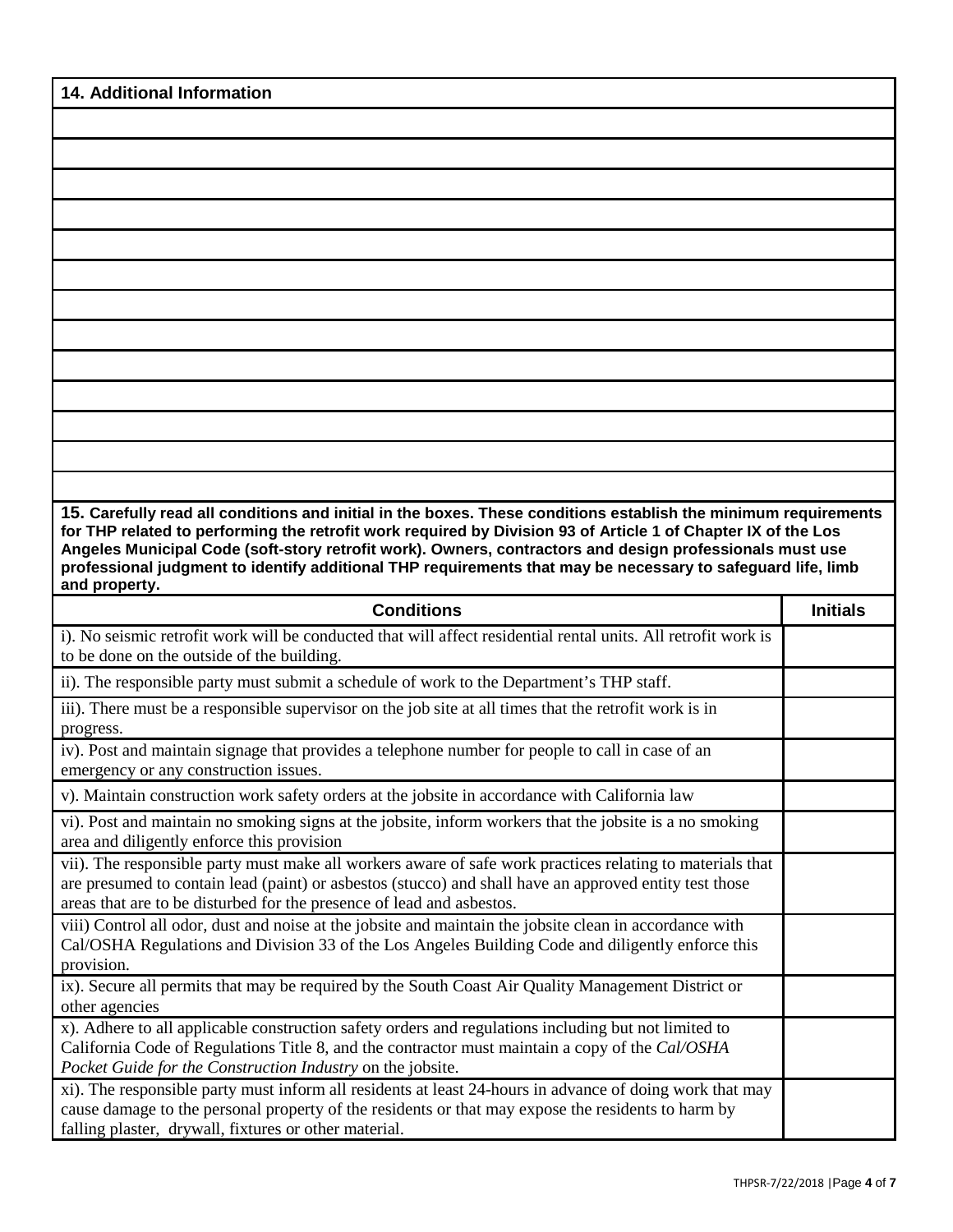| <b>Owner or Agent</b><br><b>Signature</b><br>Date                                                                                                                                                                                                                                                                                                                                                                                                                                                                                                                                                                                                                                                                                                                                                                                                                                                                                                                                                                                                                                                                                       |  |
|-----------------------------------------------------------------------------------------------------------------------------------------------------------------------------------------------------------------------------------------------------------------------------------------------------------------------------------------------------------------------------------------------------------------------------------------------------------------------------------------------------------------------------------------------------------------------------------------------------------------------------------------------------------------------------------------------------------------------------------------------------------------------------------------------------------------------------------------------------------------------------------------------------------------------------------------------------------------------------------------------------------------------------------------------------------------------------------------------------------------------------------------|--|
| <b>Owner or Agent</b><br><b>Print Name</b><br><b>Date</b>                                                                                                                                                                                                                                                                                                                                                                                                                                                                                                                                                                                                                                                                                                                                                                                                                                                                                                                                                                                                                                                                               |  |
| I hereby declare that the information provided in this THP is true and accurate to the best of my knowledge. I<br>acknowledge that my adherence to this THP is necessary for me to recover construction costs related to the<br>Seismic Retrofit Work, and agree to notify HCIDLA of any changes that need to be made in this THP to<br>complete the work described.                                                                                                                                                                                                                                                                                                                                                                                                                                                                                                                                                                                                                                                                                                                                                                    |  |
| <b>18. Landlord Certification</b>                                                                                                                                                                                                                                                                                                                                                                                                                                                                                                                                                                                                                                                                                                                                                                                                                                                                                                                                                                                                                                                                                                       |  |
| <b>Moving Storage Agreement (If applicable)</b><br>$\bullet$<br><b>Summary of Facts for Seismic Retrofit Work</b><br>$\bullet$<br><b>Copy of LADBS Citation Order To Comply</b><br>$\bullet$<br><b>THP Appeals Form</b><br>$\bullet$<br>17. Right to appeal determination regarding the THP<br>Tenants have the right to appeal the Los Angeles Housing and Community Investment Department's<br>(HCIDLA) determination regarding the THP.  Appeals must: (1) be made in writing using the "Appeal<br>Form" attached to the THP, (2) must specify the grounds for appeal, and (3) must be filed with<br>HCIDLA within 15 calendar days of the date your landlord served you with a copy of the THP and<br>Notice of Seismic Retrofit Work. To file an appeal, you must submit the form along with the appeal<br>application fee before the appeal deadline in person to any of HCIDLA's public counters<br>(http://hcidla.lacity.org/Public-Counters), or by mail to the address specified on the appeal form. You<br>may find additional information regarding appeals at http://hcidla.lacity.org/seismic-retrofit-appeal-<br>tenants |  |
| Per Diem Agreement (If applicable)<br>$\bullet$                                                                                                                                                                                                                                                                                                                                                                                                                                                                                                                                                                                                                                                                                                                                                                                                                                                                                                                                                                                                                                                                                         |  |
| Contract/ Lease from third party for Temporary Relocation ( If applicable)<br>$\bullet$                                                                                                                                                                                                                                                                                                                                                                                                                                                                                                                                                                                                                                                                                                                                                                                                                                                                                                                                                                                                                                                 |  |
| <b>Request for Permanent Relocation Form (If applicable)</b><br>$\bullet$                                                                                                                                                                                                                                                                                                                                                                                                                                                                                                                                                                                                                                                                                                                                                                                                                                                                                                                                                                                                                                                               |  |
| Notice of Seismic Retrofit Work & Temporary Relocation Agreement<br>$\bullet$                                                                                                                                                                                                                                                                                                                                                                                                                                                                                                                                                                                                                                                                                                                                                                                                                                                                                                                                                                                                                                                           |  |
| 16. The following documents are to be submitted to the Department along with the completed Tenant<br>Habitability Plan (THP): (When applicable)                                                                                                                                                                                                                                                                                                                                                                                                                                                                                                                                                                                                                                                                                                                                                                                                                                                                                                                                                                                         |  |
| xvii). All hot work must follow the guidelines of Department of Building & Safety (LADBS)                                                                                                                                                                                                                                                                                                                                                                                                                                                                                                                                                                                                                                                                                                                                                                                                                                                                                                                                                                                                                                               |  |
| of a building.<br>xvi). The contractor must perform and carry out all work diligently to completion within the estimated<br>work timeline.                                                                                                                                                                                                                                                                                                                                                                                                                                                                                                                                                                                                                                                                                                                                                                                                                                                                                                                                                                                              |  |
| xv). The responsible parties must use professional judgment and secure the written advice of a state<br>licensed engineer or architect to determine whether it is necessary and at what times it is necessary<br>during specific construction operations to temporarily have no people in the building. For instance,<br>where structural load bearing members require jacking or replacement to correct differential settlement                                                                                                                                                                                                                                                                                                                                                                                                                                                                                                                                                                                                                                                                                                        |  |
| xiv). If the fire resistive ceiling material in a garage parking area is removed then there shall be no<br>storage of equipment or flammable material in the parking area.                                                                                                                                                                                                                                                                                                                                                                                                                                                                                                                                                                                                                                                                                                                                                                                                                                                                                                                                                              |  |
| xiii). The responsible parties will ensure that tenants are not required to occupy an untenantable<br>dwelling, as defined in California Civil Code Section 1941.1, outside of the hours of 8:00 am through<br>5:00 pm, Monday through Friday, and are not exposed at any time to toxic or hazardous materials<br>including, but not limited to, lead-based paint and asbestos.                                                                                                                                                                                                                                                                                                                                                                                                                                                                                                                                                                                                                                                                                                                                                         |  |
| xii). There will be no temporary disruptions to water, electrical, gas or sewer services outside of the<br>hours of 8:00 am through 5:00 pm, Monday through Friday. Accidental disruptions to these services<br>will be promptly corrected.                                                                                                                                                                                                                                                                                                                                                                                                                                                                                                                                                                                                                                                                                                                                                                                                                                                                                             |  |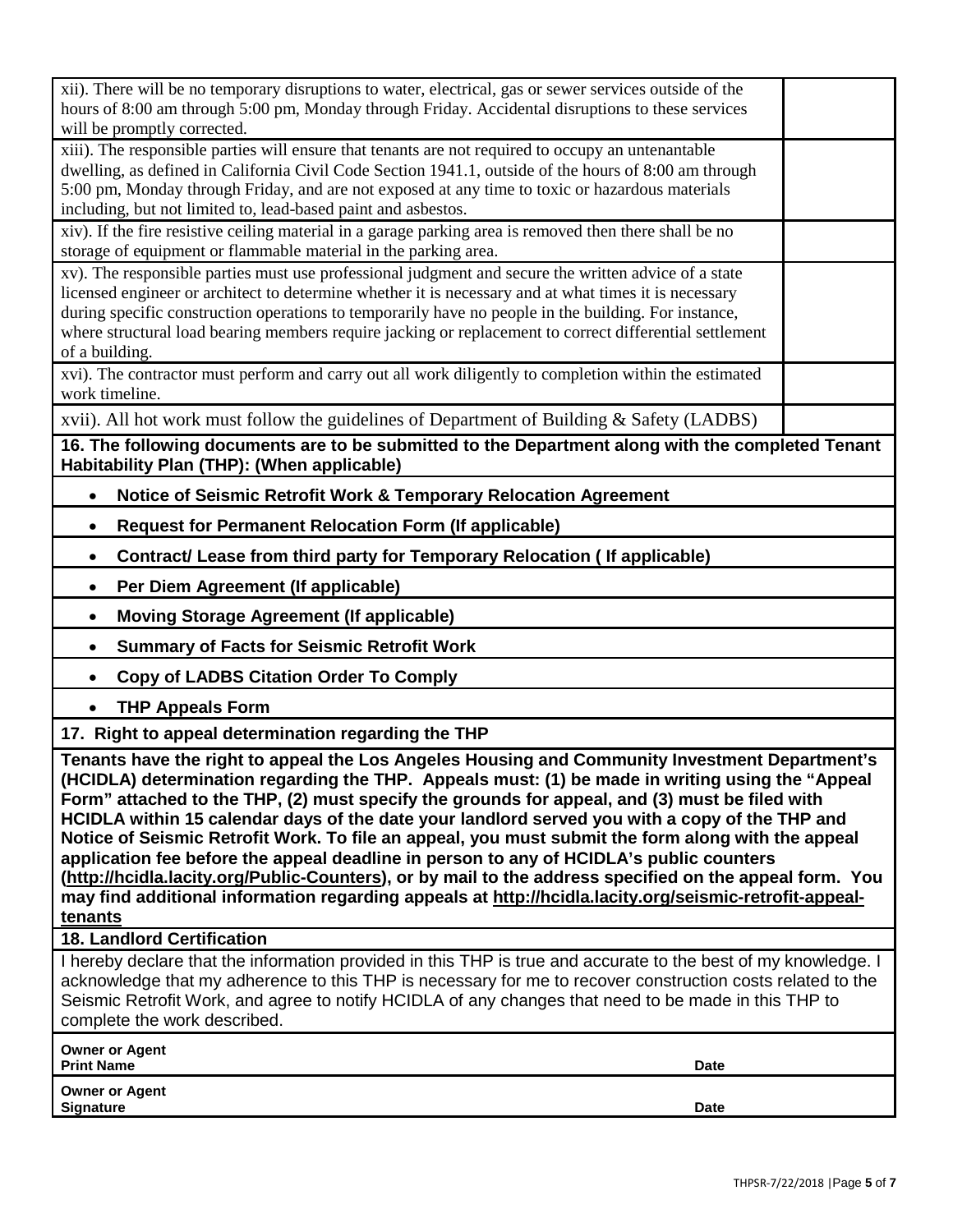| <b>HCIDLA USE ONLY</b>            |                                         |                  |                              |  |  |  |  |  |
|-----------------------------------|-----------------------------------------|------------------|------------------------------|--|--|--|--|--|
| <b>LADBS Permit Application #</b> |                                         |                  |                              |  |  |  |  |  |
| <b>THP Submitted on:</b>          | Correction Issued? $\Box$ Yes $\Box$ No |                  | <b>Correction issued by:</b> |  |  |  |  |  |
| <b>THP Re-submitted on:</b>       | Correction Issued? $\Box$ Yes $\Box$ No |                  | <b>Correction issued by:</b> |  |  |  |  |  |
| <b>THP Re-submitted on:</b>       | Correction Issued? $\Box$ Yes $\Box$ No |                  | <b>Correction issued by:</b> |  |  |  |  |  |
| THP Accepted on:                  |                                         | THP Accepted by: |                              |  |  |  |  |  |
| <b>Staff notes:</b>               |                                         |                  |                              |  |  |  |  |  |
|                                   |                                         |                  |                              |  |  |  |  |  |